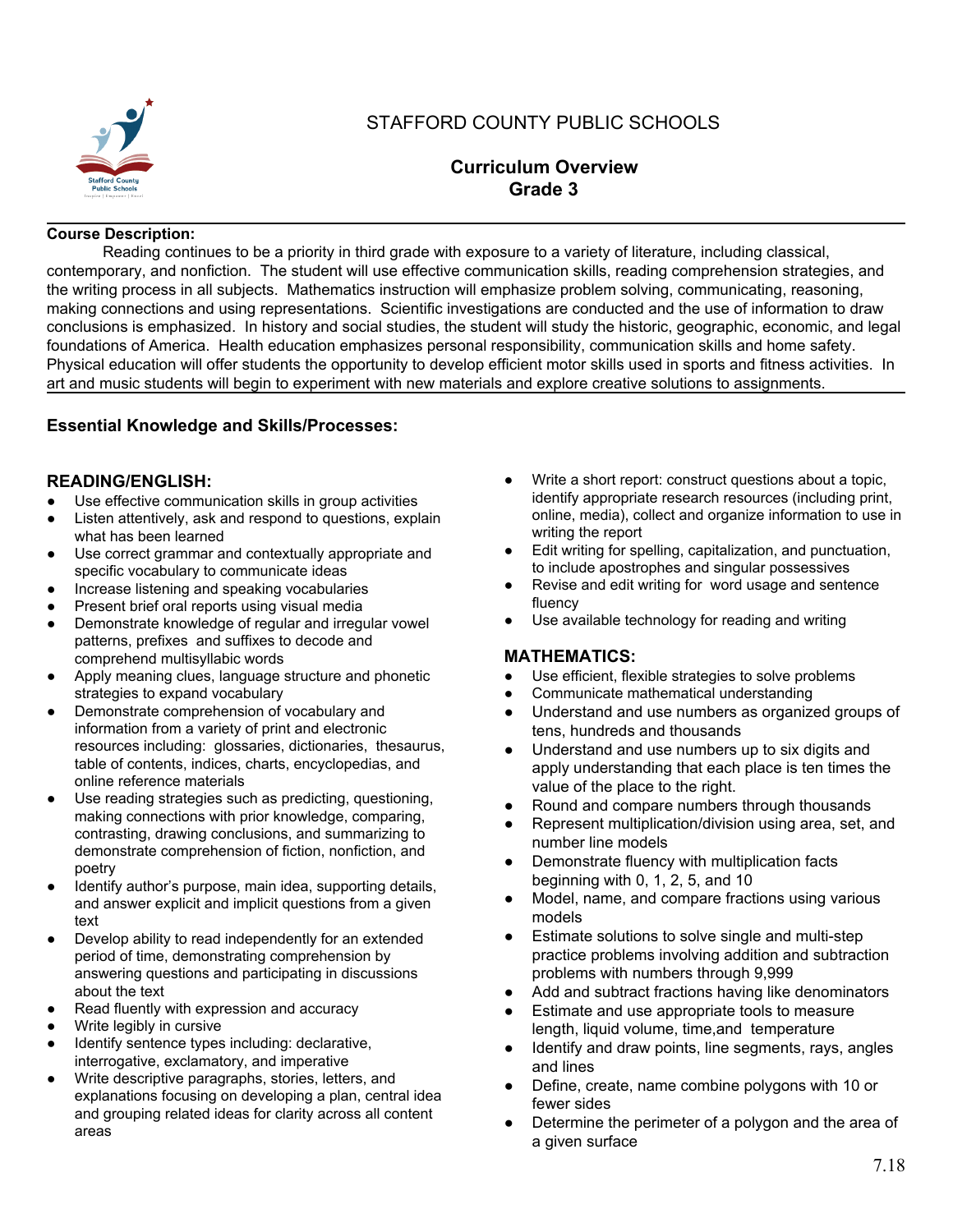- Identify and describe congruent and non-congruent plane figures
- Collect, organize, represent, and interpret data
- Investigate and describe the concept of probability
- Recognize, describe, create and extend a variety of patterns
- Determine the value of a collection of bills and coins whose total value is \$5.00, compare the value of 2 sets of coins and make change from \$5.00 or less
- Create equations to represent mathematical relationships

#### **SCIENCE:**

- Plan and conduct investigations where data is gathered, hypotheses are formed, and conclusions are made
- Make measurements in centimeters, grams, liters, milliliters, degrees Celsius, and minutes; chart/graph data
- Investigate simple machines (including the lever, screw, pulley, wheel and axle, inclined plane, and wedge) and compound machines
- Describe objects by their physical properties and observe component parts with magnification
- Study the life needs and behaviors of animals including food, shelter, defense, caring for young, instinct and learned behavior
- Investigate relationships involving food chains and components of land and water environments, and the interdependency of organisms
- Investigate properties and importance of soil
- Observe cycles and patterns in nature including seasons, plant and animal life cycles, the water cycle and phases of the moon
- Investigate types and sources of energy
- Observe the impact of natural events and human impact on the environment

### **SOCIAL STUDIES:**

- Explain the contributions of ancient China, Egypt, Greece and Rome in terms of archictecture, inventions, the calendar, written language, government, and sports
- Become familiar with the West African Empire of Mali
- Develop map skills and the concept of change over time by locating ancient civilizations on a map through time, as well as major physical features of the world
- Describe how people in ancient civilizations adapted to their environment
- Explain and describe in simple terms various economic concepts, such as human, capital and natural resources; opportunity cost and economic specialization, and apply them to ancient civilizations
- Have an understanding of civic responsibility including rights, responsibilities, rules, and laws
- Recognize the importance of government in the community, Virginia, and the United States.
- Recognize that Americans are a people of diverse ethnic backgrounds, customs, and traditions and are united by the basic principles of a republican form of government and the respect for individual rights and freedoms.

### **PHYSICAL EDUCATION AND HEALTH:**

Skill development remains a central focus for students in grade three as they begin to accept feedback from and provide appropriate feedback to others. Students refine, vary, and combine skills in complex situations and demonstrate more proficient movement patterns in educational games, dance, and gymnastic activities to become confident and competent movers. Students identify critical elements (small, isolated parts of the whole skill or movement) and apply them in their movement. They develop fitness knowledge and can relate regular physical activity to energy balance and health benefits. Students continue to build knowledge of body structures and systems. They know safe practices, rules, and procedures and apply them with little or no reinforcement. Students work cooperatively with peers and understand that there are many differences in movement skill and ability levels among their classmates.

- Demonstrate mature form (all critical elements) for a variety of skills and apply skills in increasingly complex movement activities.
- **●** Identify major structures of the body, to include body systems, muscles, and bones, and identify basic movement principles.
- Describe the components and measures of health-related fitness.
- Demonstrate an understanding of the purposes for rules, procedures, and respectful behaviors, while in various physical activity settings.
- Describe energy balance. Explain that energy balance relates to good nutrition (energy in) and physical activity (energy out).

Students in grade three learn how health habits impact growth and development. They learn to compare and contrast healthy and unhealthy practices. Skill building continues as students learn to apply the knowledge of health-risk reduction to the promotion of health. Students access valid information and begin to understand the relationship between personal decisions and the impact of personal decisions on self and others.

- Explain that health habits and practices impact personal growth and development.
- Create strategies for personal safety when home alone, out in the neighborhood and community, online, and caring for others.
- Describe proper and improper use of prescription and nonprescription medications.
- Identify body systems affected by the use of alcohol, tobacco, inhalants, and other drugs.
- Demonstrate the ability to use essential health concepts to improve personal health.
- Describe refusal skills when pressured to use alcohol, tobacco, inhalants, or other drugs.
- Promote health and safety at school and at home.